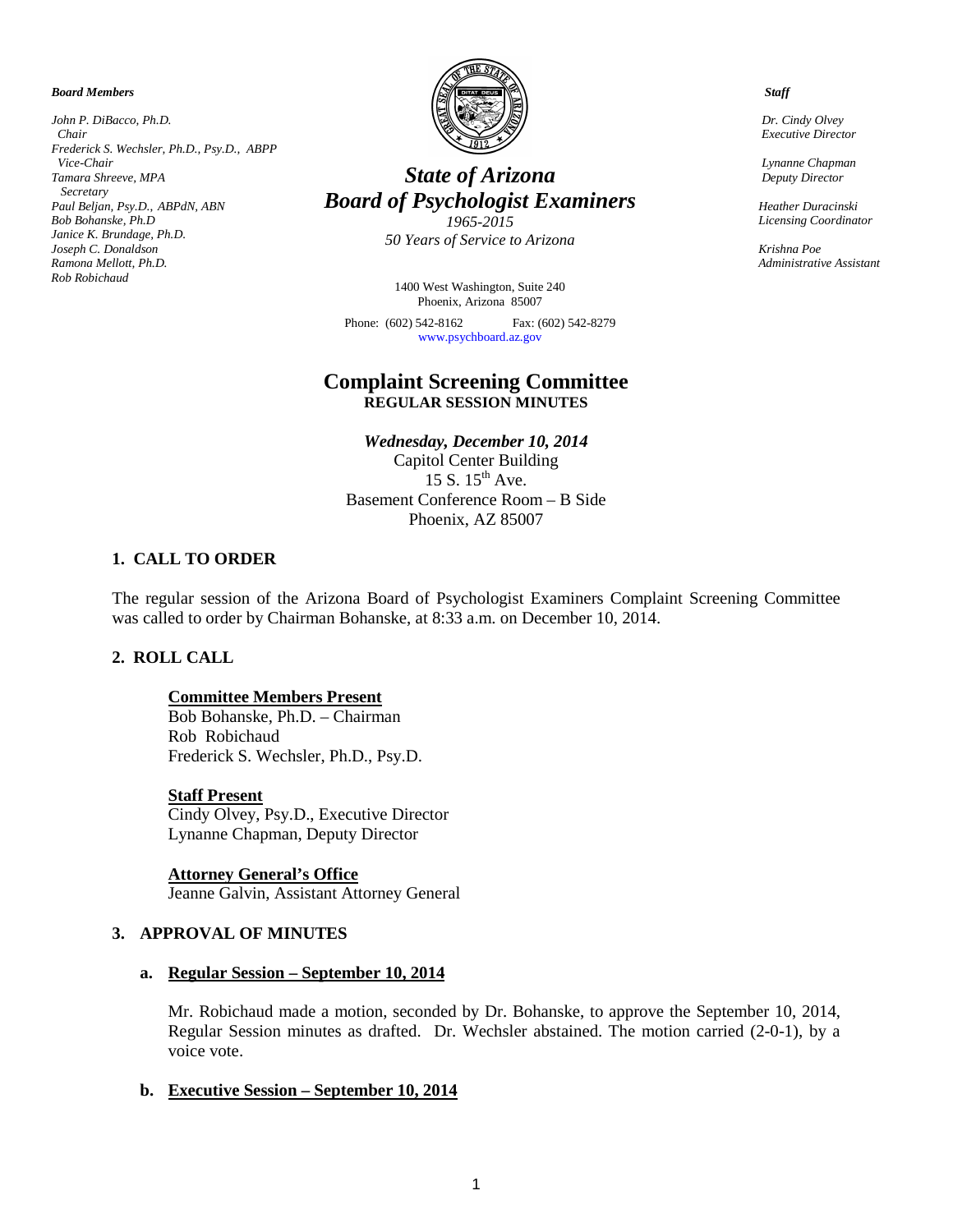Mr. Robichaud made a motion, seconded by Dr. Bohanske, to approve the September 10, 2014, Regular Session minutes as drafted. Dr. Wechsler abstained. The motion carried (2-0-1), by a voice vote.

#### **c. Regular Session – October 6, 2014**

Mr. Robichaud made a motion, seconded by Dr. Bohanske, to approve the October 6, 2014, Regular Session minutes as drafted. The motion carried (3-0), by a voice vote.

## **4. CASE DISCUSSION/DECISION**

## **a. Phillip Lett, Ph.D., a. RFI 14-25**

Dr. Wechsler recused from this matter. Dr. Bohanske summarized the case, including salient points of the investigation and pertinent records. The Licensee and his legal counsel, Faren Akins, were present. The Licensee made a brief statement and answered Committee member questions. The Complainant was present telephonically, made a brief statement, and answered Committee member questions. After deliberation, Mr. Robichaud made a motion, seconded by Dr. Bohanske, to dismiss the case. The motion carried (2-0), by a voice vote, with Dr. Wechsler recused.

## **b. James Thal, Ph.D., RFI 14-19**

Dr. Wechsler summarized the case, including salient points of the investigation and pertinent records. The case was previously reviewed at the October 6, 2014, Complaint Screening Committee meeting, where Committee members voted to table the matter and requested that the Licensee provide additional information and documentation for review prior to the Committee's review of the matter at a future Committee meeting. The Complainant was present, made a brief statement, and answered Committee member questions. The Licensee was also present and was represented by legal counsel, J. Arthur Eaves. The Licensee and Mr. Eaves made brief statements and answered Committee member questions. After deliberation, Dr. Wechsler made a motion, seconded by Ms. Robichaud, to dismiss the case. The motion carried unanimously (3-0), by a voice vote.

#### **c. Susan Borgaro, Ph.D., RFI 14-24**

Mr. Robichaud summarized the case, including salient points of the investigation and pertinent records. The Complainant was not present. The Licensee was present and was represented by legal counsel, Faren Akins. The Licensee made a brief statement and responded to questions from Committee members. After deliberation, Dr. Wechsler made a motion, seconded by Mr.Robichaud, to dismiss the case. The motion carried unanimously (3-0), by a voice vote.

## **d. Roswitha Saenz, Ph.D., RFI 14-30**

Dr. Wechsler summarized the case, including salient points of the investigation and pertinent records. The Complainant was not present. The Licensee was present and was represented by legal counsel, Faren Akins. The Licensee made a brief statement. After deliberation, Mr. Robichaud made a motion, seconded by Dr. Wechsler, to dismiss the case. The motion carried unanimously (3-0), by a voice vote.

## **e. Benjamin Bushman, Ph.D, RFI 14-28**

Mr. Robichaud summarized the case, including salient points of the investigation and pertinent records. The Complainant was present, made a brief statement, and answered Committee member questions. The Licensee was present, made a brief statement, and answered Committee member